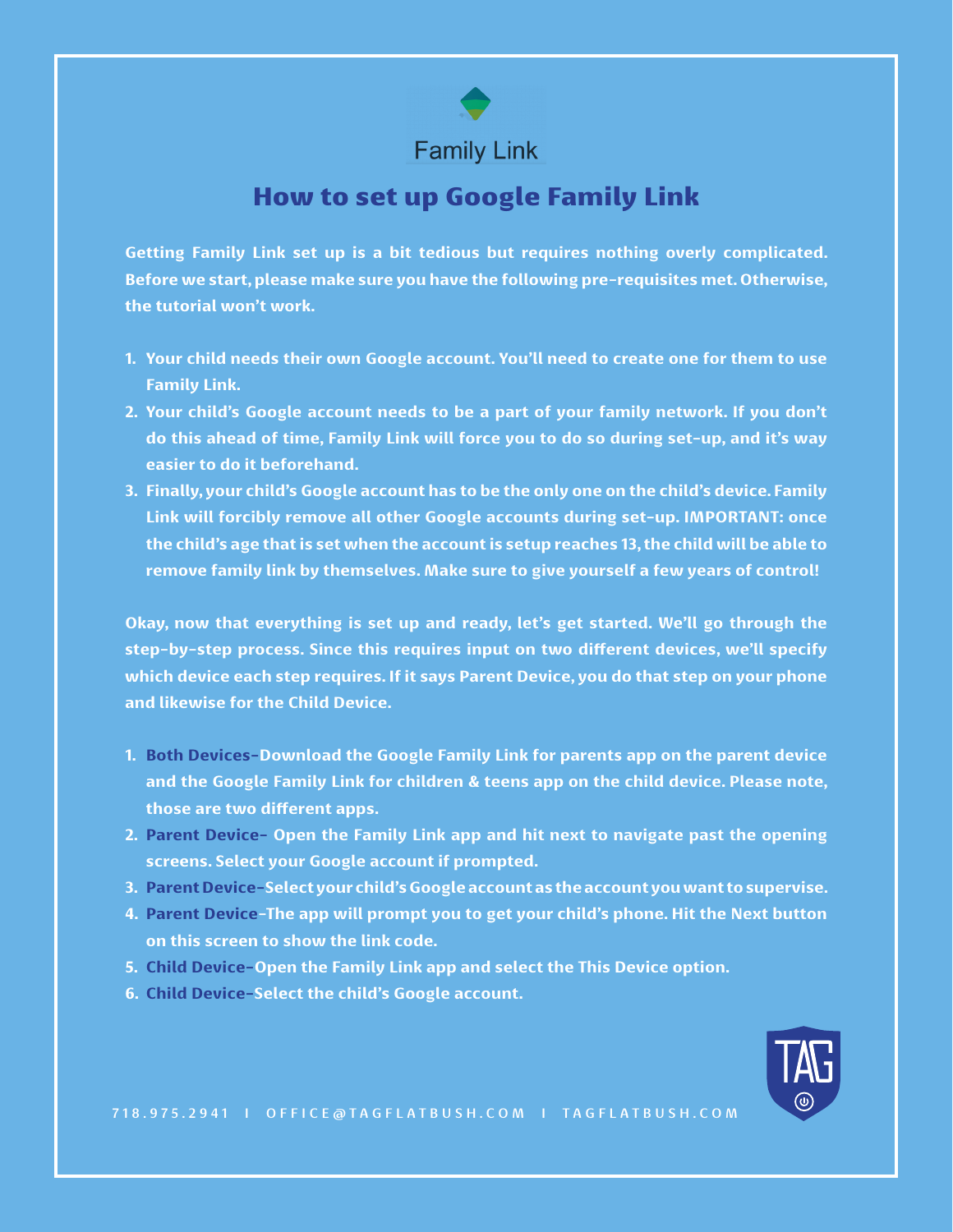- **7. Both Devices-The Child Device will ask for the link code from the Parent Device. Input the link code from the Parent Device into the Child Device.**
- **8. Child Device-Enter your child's Google account email to verify if prompted.**

**Okay, two potential things can happen at this point. If you made your child's account part of your Google Family before now, proceed to the next part of the tutorial. If you did not, Family Link will stop you and make you add the child account to your Google Family before allowing you to proceed. In my testing, this reset the entire process and made me start over once I added my Google Family account.**

- **1. Parent Device-Hit Next until the app prompts you to finish setup on the Child Device.**
- **2. Child Device-At this point, the app is going to ask for a bunch of permissions. Just keep hitting next to allow all of them.**
- **3. Child Device-Name the child device when prompted.**
- **4. Child Device-The app will then ask which apps you want your child to have access to. Deny or accept the ones you want and hit next.**

**That's it! You are now connected via Google Family Link. We found this process to be buggy and surprisingly frustrating. There are good odds that you'll have to restart at least once. It took us a total of three tries to get to the end of the set-up without something going wrong. However, it's doable with a little patience.**

**The child device is finished at this point. It and your child can be on their merry way. The device is connected, and there is nothing left for the child to do. However, you can continue to configure Family Link on the parent device.**

## Configure Google Family Link

**Now that you've gone through the admittedly arduous task of connecting Family Link let's get you using it to its fullest potential. From here on out, everything takes place on the parent device unless otherwise specified. There are a lot of things you can do so we'll cover each one individually. Have fun!**

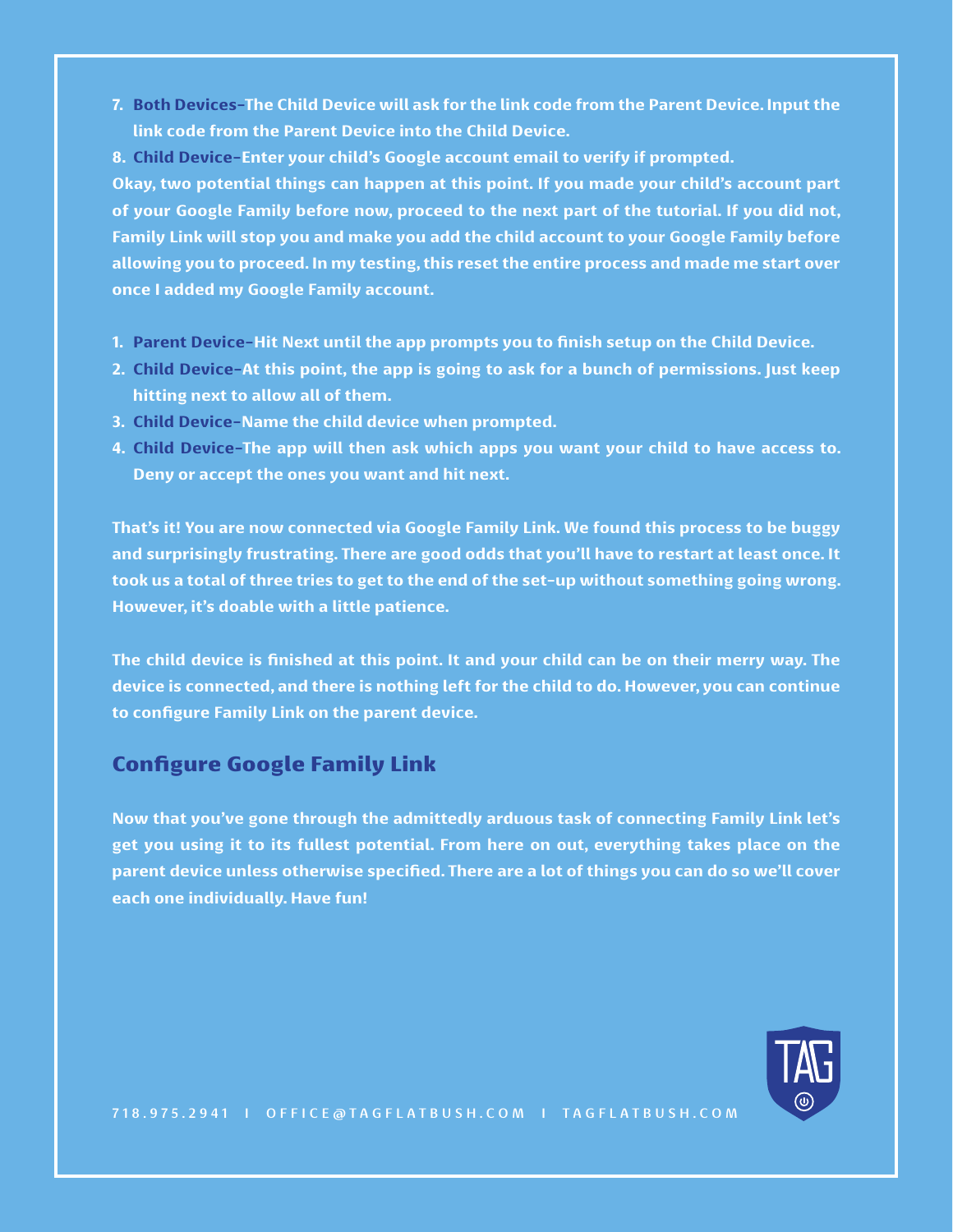### Locating the child's phone

**There is a specific card in the Family Link app for locating the child's phone. Tap the Turn On button, and you will be shown a map of where the phone is. You can easily find your child's phone (and hopefully, your child) with this feature. This also works well as a Find My Phone service in case your child leaves their phone somewhere.**

**We'll discuss another card in detail below, but one of its functions is the ability to play a sound from the child's phone if they lose it.**

#### Parental controls

**There is a card with a Settings title. This lets you access basic parental controls. Tap the blue Manage text to access all of your options. From here, you can restrict the content your child sees on Google Play and manage filters on Google Chrome, YouTube, Google Search, and location. For best results block the google search app.**

#### Block or allow a site

- **• Open the Family Link app Family Link.**
- **• Select your child.**
- **• Tap Manage settings and then Google Chrome and then Manage sites and then Approved or Blocked.**
- **• At the bottom right, tap Add an exception Add an exception.**
- **• Add a website, like www.google.com or domain, like google. If you add a website, you should include the www. portion of the URL, like www.google.com instead of google. com.**
- **• At the top left, tap Close.**

**Additionally, you can tap the Android apps section to set time limits on existing apps on the child's phone or outright restrict access to apps. When an app has restricted access, the icon literally disappears from the home screen and app drawer, making it inaccessible. Finally, this section holds an essential setting. You can require parental permission before the child logs into apps or games that the parent cannot supervise. This is enabled by default and cannot be turned off.**